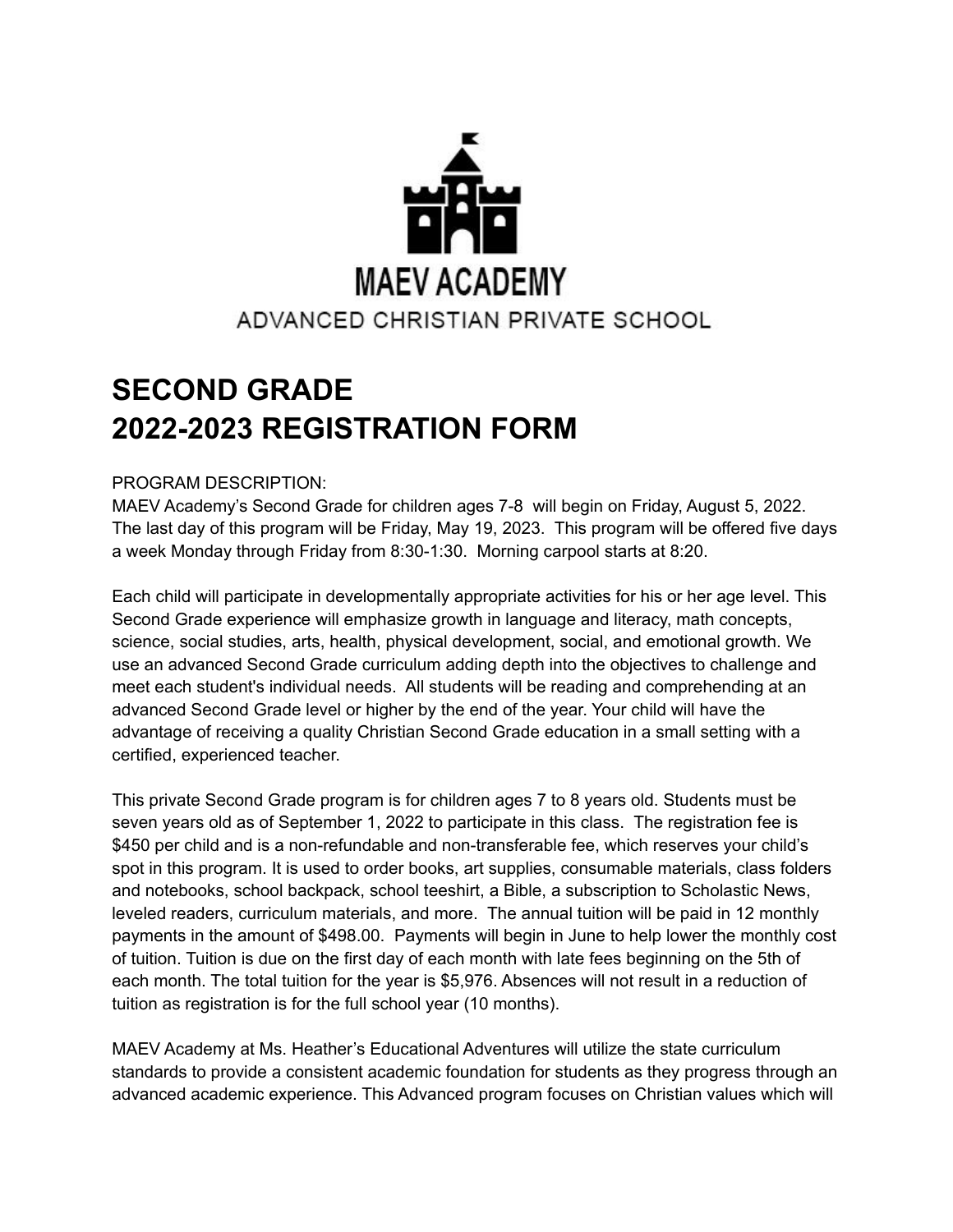be taught across the curriculum and woven into the fabric of the entire Second Grade year. MAEV Academy will provide a balanced approach to learning which will allow students to be taught at their instructional level. As student's progress through the curriculum they will be presented with advanced academic opportunities that will further their understanding and exposure to higher level thinking skills.

**\*New for the 2022-2023 School Year** - School uniforms will be required Monday - Thursday for all K-3 MAEV ACADEMY students. Fridays will be student choice or spirit wear!

**\*New for the 2022-2023 School Year** - Mandatory Assessments for all new students All new students in our 3 year old program and above entering MHEA or MAEV will be required to attend one mandatory assessment day in March for placement for the 2022-2023 school year. If your child currently attends MHEA or MAEV, your child is exempt from this assessment.

Assessment Dates: (3's, Pre-K 9:00-1:00) (K, 1st, 2nd, 3rd 2:00-3:00) New students only! Please choose one date:

\_\_\_\_\_Friday, March 4, 2022 \_\_\_\_\_Friday, March 11, 2022 \_\_\_\_\_Friday, March 18, 2022

If you have a student entering 3's or Pre-K you will need to pack a lunch for your child and drop them off and pick them up in our daily carpool. If you have a student entering K, 1st, 2nd, or 3rd, you will need to bring them in the lobby entering door A.

We will inform you by Friday, March 25, 2022 with the results of the assessment. If your child does not meet the minimum standards, you will receive a full refund of your child's registration fee.

# **WELCOME TO MAEV ACADEMY'S ADVANCED CHRISTIAN SECOND GRADE 2022-2023**

Second Grade Curriculum

\*Georgia Standards of Excellence for Math, ELA, Science, and Social Studies

\*Bible Curriculum -

-Detailed weekly lessons with Bible Story, comprehension questions, games, activities, role-playing, crafts, individual take-home books for each story, and so much more!

-Bibles for Each Child -Bible Verses -Daily Bible Time/Bible Songs/Prayers

\*Balanced Literacy Approach

-Literacy Stations (phonics, word study, guided reading, sight words,...)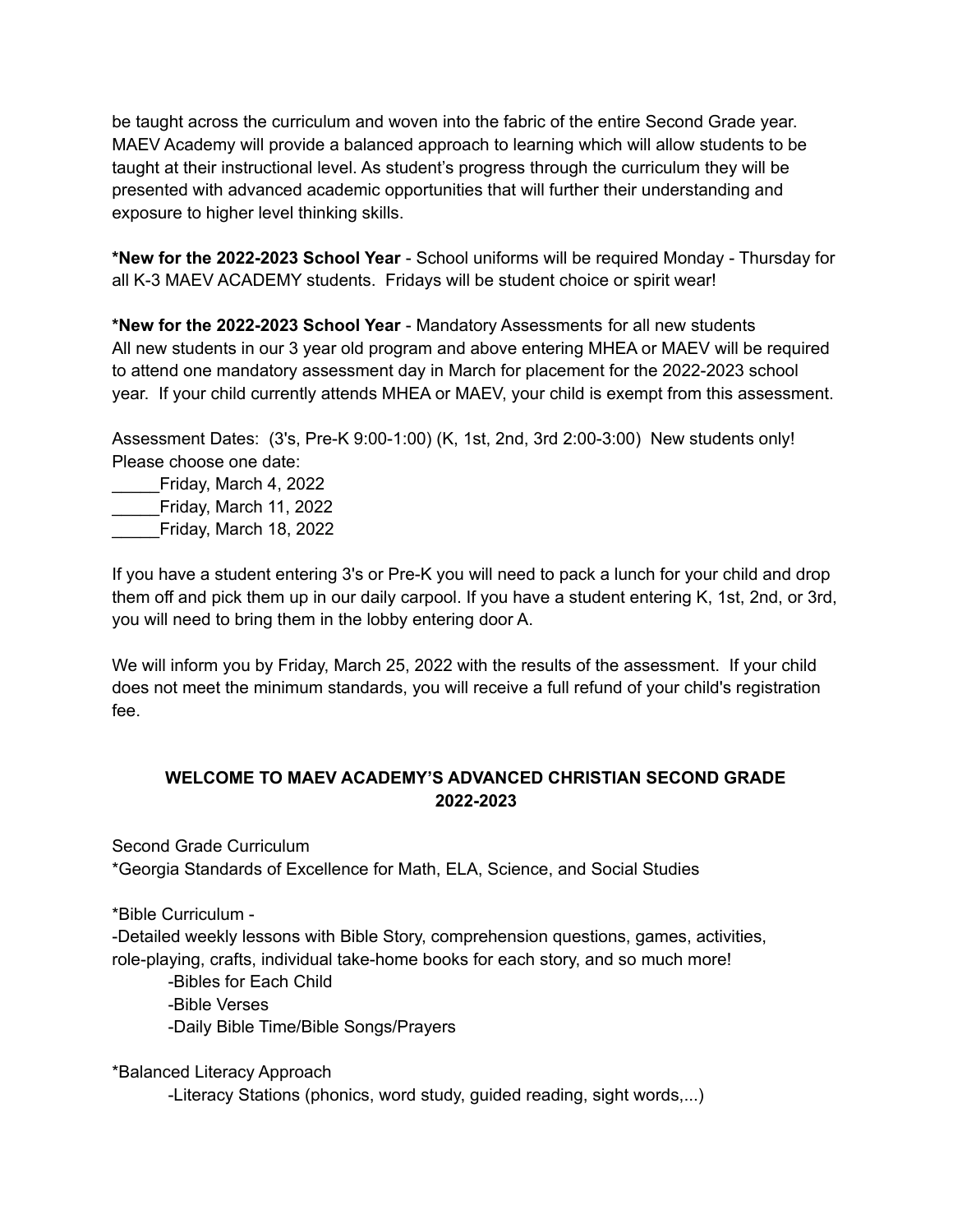-Mentor Texts -Interactive Read Alouds -Guided Reading -Leveled Readers -Daily Writing Journals/Writer's Workshop -Supplemental Saxon Phonics 2nd & 3rd grade program -Scholastic News- 3rd grade level -Fountas & Pinnell Assessments to find individual reading levels -Individualized learning plans for each student -Beginning, Mid-year, & End of the Year Assessments

\*Balanced Numeracy Approach

-Math Workshops

-Common Core Supplemental Math Model Lessons

-Morning Meeting (months of the year, days of the week, patterning, number sense activities, addition, subtraction, telling time, graphing, word problems, and so much more!)

-Math centers using manipulatives, games, and differentiated stations to meet individual student needs

-Lots of fun math songs and thematic units to teach Second Grade math concepts

#### \*Science & Social Studies

-Taught through bi-weekly themes

-Hands-on experiments, group projects, fun reports, special crafts, presentations, programs, and more!

-Art projects using a variety of mediums including chalk pastels, watercolor, acrylic, oil pastels, and much more!

### REQUIRED STUDENT INFORMATION:

| <b>Mailing Address</b>                         |       |  |  |
|------------------------------------------------|-------|--|--|
| Mother's Name<br><b>Mother's Email Address</b> | Work# |  |  |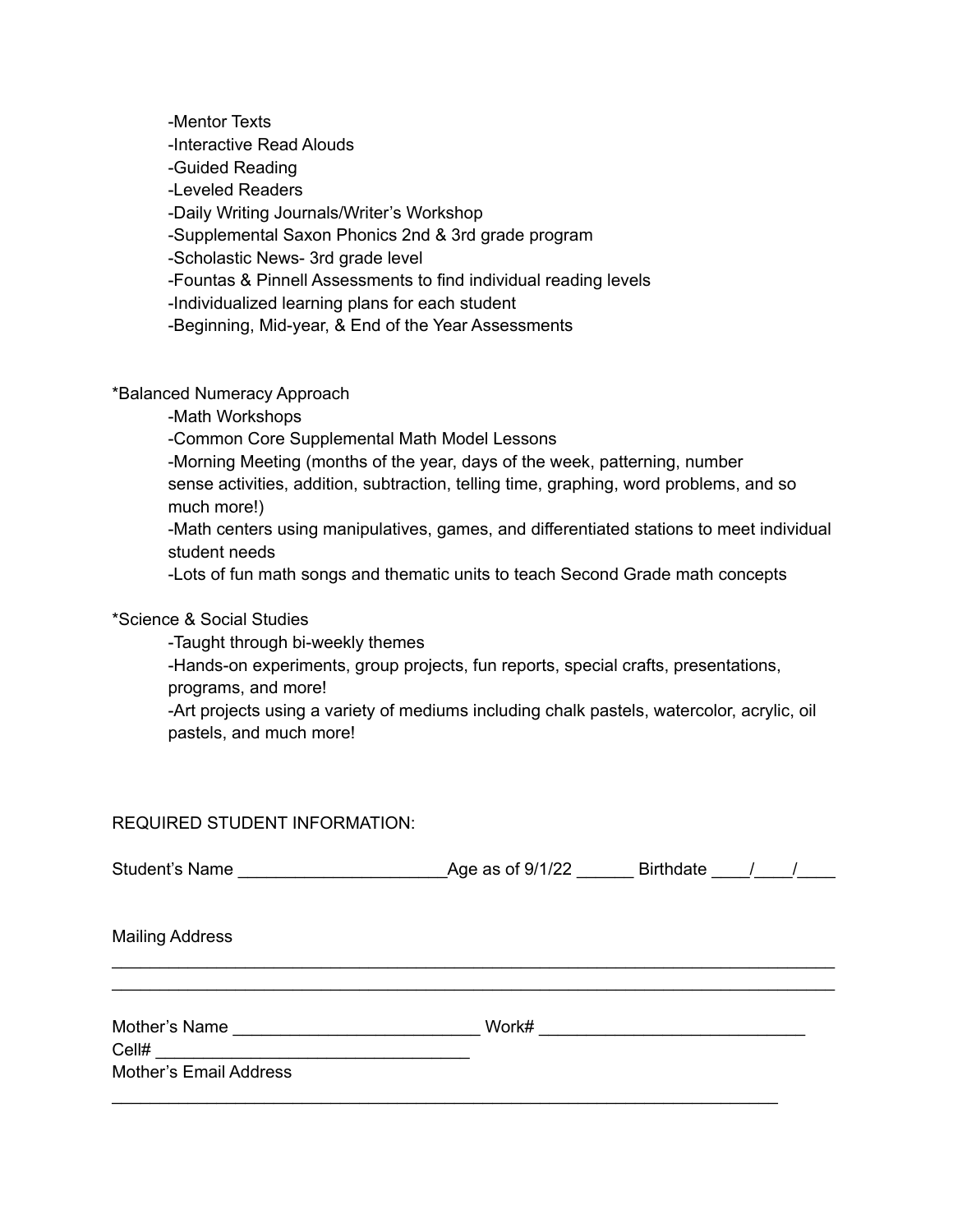| Father's Name                 | Work# |
|-------------------------------|-------|
| Cell#                         |       |
| <b>Father's Email Address</b> |       |

\_\_\_\_\_\_\_\_\_\_\_\_\_\_\_\_\_\_\_\_\_\_\_\_\_\_\_\_\_\_\_\_\_\_\_\_\_\_\_\_\_\_\_\_\_\_\_\_\_\_\_\_\_\_\_\_\_\_\_\_\_\_\_\_\_\_\_\_\_\_

Emergency Contact's Name \_\_\_\_\_\_\_\_\_\_\_\_\_\_\_\_\_\_\_\_\_\_\_\_\_\_\_\_\_\_\_\_\_\_\_ Phone # \_\_\_\_\_\_\_\_\_\_\_\_\_\_\_\_\_\_\_\_\_\_\_\_

 $\frac{1}{2}$  ,  $\frac{1}{2}$  ,  $\frac{1}{2}$  ,  $\frac{1}{2}$  ,  $\frac{1}{2}$ 

Please list all of the people that are allowed to pick up your child. A driver's license will be required for if the child is not picked up by a parent.

\_\_\_\_\_\_\_\_\_\_\_\_\_\_\_\_\_\_\_\_\_\_\_\_\_\_\_\_\_\_\_\_\_\_\_\_\_\_\_\_\_\_\_\_\_\_\_\_\_\_\_\_\_\_\_\_\_\_\_\_\_\_\_\_\_\_\_\_\_\_\_\_\_\_\_\_ \_\_\_\_\_\_\_\_\_\_\_\_\_\_\_\_\_\_\_\_\_\_\_\_\_\_\_\_\_\_\_\_\_\_\_\_\_\_\_\_\_\_\_\_\_\_\_\_\_\_\_\_\_\_\_\_\_\_\_\_\_\_\_\_\_\_\_\_\_\_\_\_\_\_\_\_ \_\_\_\_\_\_\_\_\_\_\_\_\_\_\_\_\_\_\_\_\_\_\_\_\_\_\_\_\_\_\_\_\_\_\_\_\_\_\_\_\_\_\_\_\_\_\_\_\_\_\_\_\_\_\_\_\_\_\_\_\_\_\_\_\_\_\_\_\_\_\_\_\_\_\_\_ \_\_\_\_\_\_\_\_\_\_\_\_\_\_\_\_\_\_\_\_\_\_\_\_\_\_\_\_\_\_\_\_\_\_\_\_\_\_\_\_\_\_\_\_\_\_\_\_\_\_\_\_\_\_\_\_\_\_\_\_\_\_\_\_\_\_\_\_\_\_\_\_\_\_\_\_ \_\_\_\_\_\_\_\_\_\_\_\_\_\_\_\_\_\_\_\_\_\_\_\_\_\_\_\_\_\_\_\_\_\_\_\_\_\_\_\_\_\_\_\_\_\_\_\_\_\_\_\_\_\_\_\_\_\_\_\_\_\_\_\_\_\_\_\_\_\_\_\_\_\_\_\_

Does your child have any specific requirements or allergies that we should be aware of? If yes, please explain below.

\_\_\_\_\_\_\_\_\_\_\_\_\_\_\_\_\_\_\_\_\_\_\_\_\_\_\_\_\_\_\_\_\_\_\_\_\_\_\_\_\_\_\_\_\_\_\_\_\_\_\_\_\_\_\_\_\_\_\_\_\_\_\_\_\_\_\_\_\_\_\_\_\_\_\_\_ \_\_\_\_\_\_\_\_\_\_\_\_\_\_\_\_\_\_\_\_\_\_\_\_\_\_\_\_\_\_\_\_\_\_\_\_\_\_\_\_\_\_\_\_\_\_\_\_\_\_\_\_\_\_\_\_\_\_\_\_\_\_\_\_\_\_\_\_\_\_\_\_\_\_\_\_ \_\_\_\_\_\_\_\_\_\_\_\_\_\_\_\_\_\_\_\_\_\_\_\_\_\_\_\_\_\_\_\_\_\_\_\_\_\_\_\_\_\_\_\_\_\_\_\_\_\_\_\_\_\_\_\_\_\_\_\_\_\_\_\_\_\_\_\_\_\_\_\_\_\_\_\_ \_\_\_\_\_\_\_\_\_\_\_\_\_\_\_\_\_\_\_\_\_\_\_\_\_\_\_\_\_\_\_\_\_\_\_\_\_\_\_\_\_\_\_\_\_\_\_\_\_\_\_\_\_\_\_\_\_\_\_\_\_\_\_\_\_\_\_\_\_\_\_\_\_\_\_\_ \_\_\_\_\_\_\_\_\_\_\_\_\_\_\_\_\_\_\_\_\_\_\_\_\_\_\_\_\_\_\_\_\_\_\_\_\_\_\_\_\_\_\_\_\_\_\_\_\_\_\_\_\_\_\_\_\_\_\_\_\_\_\_\_\_\_\_\_\_\_\_\_\_\_\_\_ \_\_\_\_\_\_\_\_\_\_\_\_\_\_\_\_\_\_\_\_\_\_\_\_\_\_\_\_\_\_\_\_\_\_\_\_\_\_\_\_\_\_\_\_\_\_\_\_\_\_\_\_\_\_\_\_\_\_\_\_\_\_\_\_\_\_\_\_\_\_\_\_\_\_\_\_

REQUIRED CONSENT: Please read this section carefully and initial by ALL of the terms and conditions below which are required to start your child in our Second Grade program.

\_\_\_\_\_\_\_\_ General Terms and Conditions: By initialing here and signing below, I accept all of the terms and conditions of MAEV Academy's Advanced Second Grade Program which may be subject to change.

\$450 Registration Fee: By initialing here and signing below, I agree to pay the \$450 registration fee which is non-refundable for any reason and non-transferable to another child (or sibling) or to another school year. NEW STUDENTS ONLY: We will inform you by Friday, March 25, 2022 with the results of the assessment. If your child does not meet the minimum standards, you will receive a full refund of your child's registration fee.

Media (Facebook, Instagram, Website, etc.) Release: By initialing here and signing below, I give consent for my child's picture to be utilized for media release.

Tuition: By initialing here and signing below, I understand that enrollment in the Second Grade is for the entire 10 months of the school year and that the tuition is paid in 12